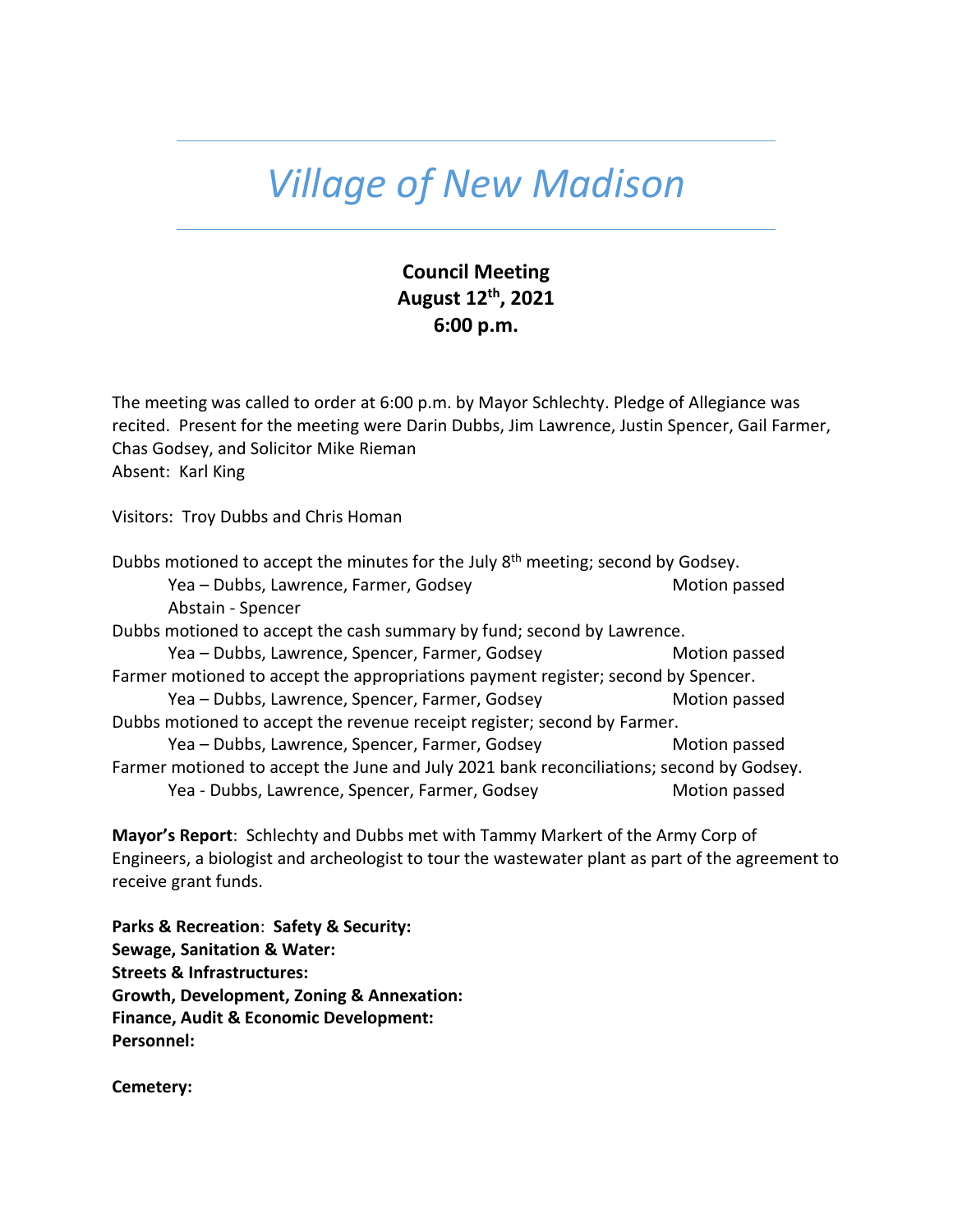**Fire Department: Rescue Squad**:

## **Fiscal Officer Report:**

Delinquent utility accounts to be assessed to taxes.

American Recovery Act – applied and will be receiving approximately \$62,000 in September 2021 and again in September 2022. Funds will be used towards water line replacement on Washington Street Improvement Project as matching funds. New sidewalks, curbs, water lines and paving. Access Engineering is applying for grants, etc. on the behalf of the village.

2019-2020 Audit – questioning why the employee handbook doesn't match Ordinance 93-9.

Security cameras will be installed on August 24<sup>th</sup> at the Admin Bldg.

I was contacted by Mayor Wolf of Pitsburg asking if I would be the interim fiscal officer while their fiscal officer recovers from an accident and I agreed.

**Unfinished Business:** Dubbs motioned to suspend the rules and read by title 2<sup>nd</sup> & 3<sup>rd</sup> time Ordinance 21-2 establishing the position of Village Administrator for the Village of New Madison and declaring an emergency; second by Lawrence.

| Yea - Dubbs, Lawrence, Spencer, Farmer, Godsey                              | Motion passed |  |
|-----------------------------------------------------------------------------|---------------|--|
| Dubbs motioned to declare an emergency on Ordinance 21-2; second by Farmer. |               |  |
| Yea - Dubbs, Lawrence, Spencer, Farmer, Godsey                              | Motion passed |  |
| Dubbs motioned to adopt Ordinance 21-2; second by Farmer.                   |               |  |
| Yea - Dubbs, Lawrence, Spencer, Farmer, Godsey                              | Motion passed |  |

Dubbs motioned to suspend the rules and read by title 2<sup>nd</sup> & 3<sup>rd</sup> time Resolution 21-14 confirming the appointment of Christian Homan as Village Administrator and dissolve the Board of Public Affairs and declaring an emergency; second by Farmer.

| Motion passed                                                                 |  |  |
|-------------------------------------------------------------------------------|--|--|
| Dubbs motioned to declare an emergency on Resolution 21-14; second by Farmer. |  |  |
| Motion passed                                                                 |  |  |
|                                                                               |  |  |
| Motion passed                                                                 |  |  |
|                                                                               |  |  |

Dubbs motioned to suspend the rules and read by title  $2^{nd}$  &  $3^{rd}$  time Ordinance 21-3 waiving residency requirement for Chris Homan to serve as Village Administrator; second by Farmer. Yea – Dubbs, Lawrence, Spencer, Farmer, Godsey Motion passed

Dubbs motioned to adopt Ordinance 21-3; second by Lawrence. Yea – Dubbs, Lawrence, Spencer, Farmer, Godsey Motion passed